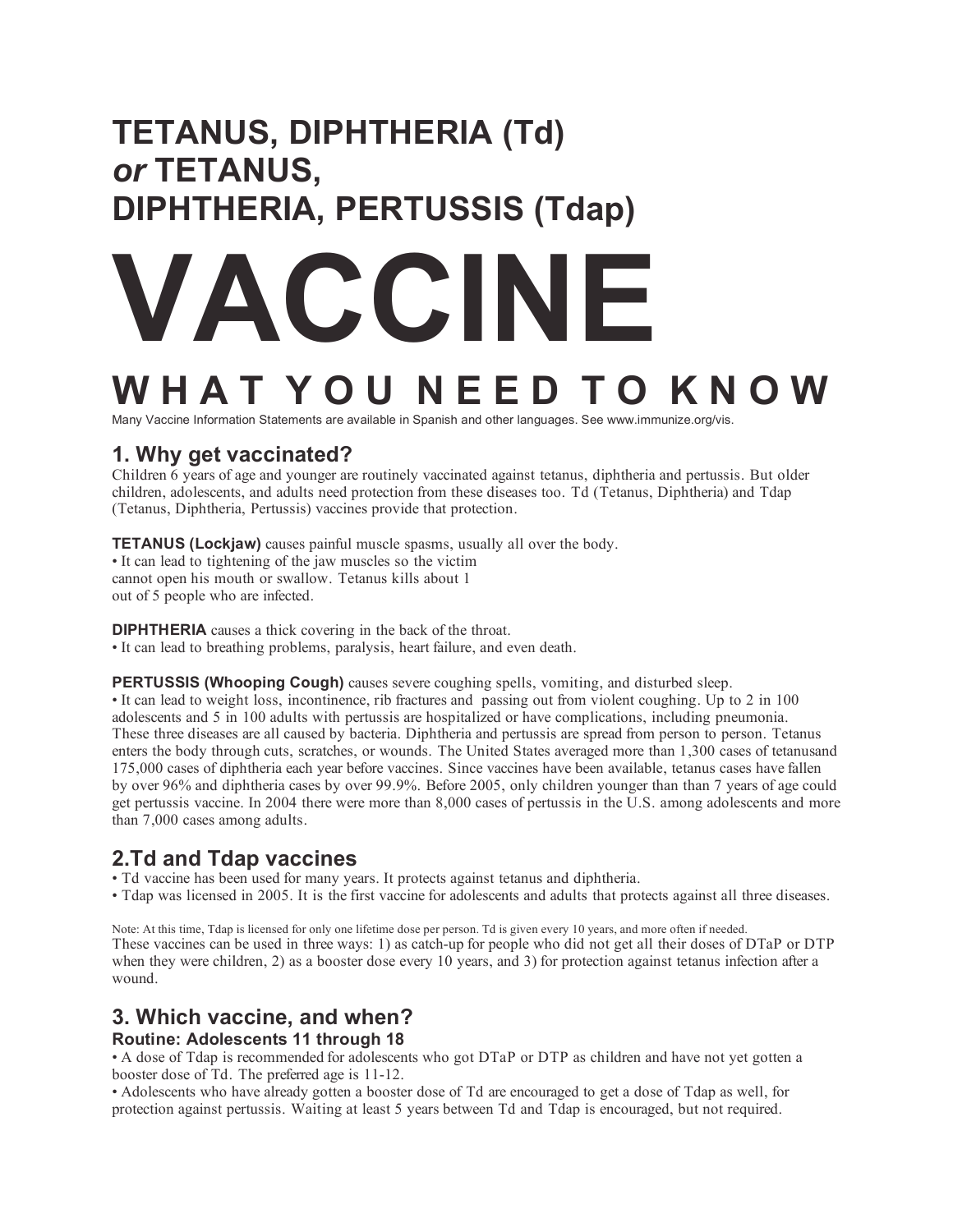• Adolescents who did not get all their scheduled doses of DTaP or DTP as children should complete the series using a combination of Td and Tdap.

#### **Routine: Adults 19 and Older**

• All adults should get a booster dose of Td every 10 years. Adults under 65 who have never gotten Tdap should substitute it for the next booster dose.

• Adults under 65 who expect to have close contact with an infant younger than 12 months of age (including women who may become pregnant) should get a dose of Tdap. Waiting at least 2 years since the last dose of Td is suggested, but not required.

• Healthcare workers under 65 who have direct patient contact in hospitals or clinics should get a dose of Tdap. A 2 year interval since the last Td is suggested, but not required. New mothers who have never gotten Tdap should get a dose as soon as possible after delivery. If vaccination is needed *during* pregnancy, Td is usually preferred over Tdap.

#### **Protection After a Wound**

A person who gets a severe cut or burn might need a dose of Td or Tdap to prevent tetanus infection. Tdap may be used for people who have never had a dose. But Td should be used if Tdap is not available, or for:

- anybody who has already had a dose of Tdap,

-children 7 through 9 years of age, or

-adults 65 and older.

Tdap and Td may be given at the same time as other vaccines.

## **4. Some people should not be vaccinated or should wait**

• Anyone who has had a life-threatening allergic reaction after a dose of DTP, DTaP, DT, or Td should not get Td or Tdap.

• Anyone who has a severe allergy to any component of a vaccine should not get that vaccine. Tell your provider if the person getting the vaccine has any severe allergies.

• Anyone who had a coma, or long or multiple seizures within 7 days after a dose of DTP or DTaP should not get Tdap, unless a cause other than the vaccine was found (these people *can* get Td).

• Talk to your provider if the person getting either vaccine:

- has epilepsy or another nervous system problem,

- had severe swelling or severe pain after a previous dose of DTP, DTaP, DT, Td, or Tdap vaccine, or

- has had Guillain Barré Syndrome (GBS).

Anyone who has a moderate or severe illness on the day the shot is scheduled should usually wait until they recover before getting Tdap or Td vaccine. A person with a mild\ illness or low fever can usually be vaccinated.

### **5. What are the risks from Tdap and Td vaccines?**

With a vaccine (as with any medicine) there is always a small risk of a life-threatening allergic reaction or other serious problem.

Getting tetanus, diphtheria or pertussis would be much more likely to lead to severe problems than getting either vaccine.

Problems reported after Td and Tdap vaccines are listed below.

#### **Mild Problems (Noticeable, but did not interfere with activities) Tdap**

- Pain (about 3 in 4 adolescents and 2 in 3 adults)
- Redness or swelling (about 1 in 5)
- Mild fever of at least 100.4°F (up to about 1 in 25 adolescents and 1 in 100 adults)
- Headache (about 4 in 10 adolescents and 3 in 10 adults)
- Tiredness (about 1 in 3 adolescents and 1 in 4 adults)
- Nausea, vomiting, diarrhea, stomach ache (up to 1 in 4 adolescents and 1 in 10 adults Chills, body aches, sore joints, rash, swollen glands (uncommon)

#### **Td**

• Pain (up to about 8 in 10)